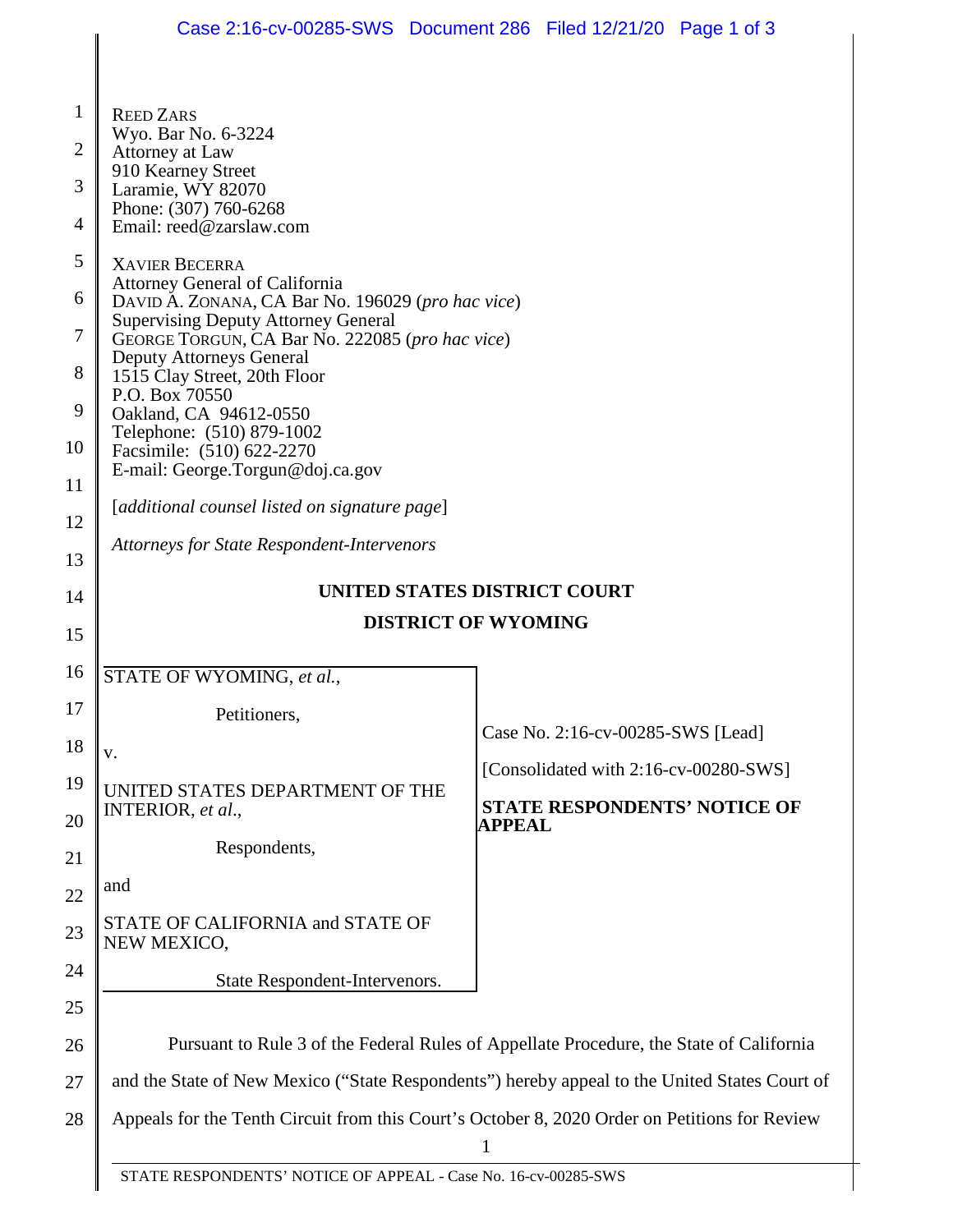1 of Final Agency Action (ECF No. 284) and October 23, 2020 Judgment (ECF No. 285), vacating

2 provisions of the rule entitled "Waste Prevention, Production Subject to Royalties, and Resource

3 Conservation: Final Rule," 81 Fed. Reg. 83,008 (November 18, 2016).

| 4  | Dated: December 21, 2020 | Respectfully submitted,                                                   |
|----|--------------------------|---------------------------------------------------------------------------|
| 5  |                          | /s/ Reed Zars                                                             |
| 6  |                          | <b>REED ZARS</b><br>Wyo. Bar No. 6-3224                                   |
| 7  |                          | Attorney at Law<br>910 Kearney Street                                     |
| 8  |                          | Laramie, WY 82070                                                         |
| 9  |                          | Phone: (307) 760-6268<br>Email: reed@zarslaw.com                          |
| 10 |                          | <b>Attorney for State Respondents</b>                                     |
| 11 |                          | <b>XAVIER BECERRA</b>                                                     |
|    |                          | Attorney General of California<br>DAVID A. ZONANA (admitted pro hac vice) |
| 12 |                          | CA Bar No. 196029<br><b>Supervising Deputy Attorney General</b>           |
| 13 |                          | /s/ George Torgun                                                         |
| 14 |                          | GEORGE TORGUN (admitted pro hac vice)<br>CA Bar No. 222085                |
| 15 |                          | <b>Deputy Attorney General</b><br>1515 Clay Street, 20th Floor            |
| 16 |                          | P.O. Box 70550<br>Oakland, CA 94612-0550                                  |
| 17 |                          | Telephone: (510) 879-1002<br>Facsimile: (510) 622-2270                    |
| 18 |                          | E-mail: George.Torgun@doj.ca.gov                                          |
| 19 |                          | Attorneys for the State of California, by and                             |
| 20 |                          | through the California Air Resources Board                                |
| 21 |                          | <b>HECTOR BALDERAS</b><br><b>Attorney General of New Mexico</b>           |
| 22 |                          | /s/ William Grantham                                                      |
| 23 |                          | WILLIAM GRANTHAM (admitted pro hac vice)<br>NM Bar No. 15585              |
| 24 |                          | <b>Assistant Attorney General</b><br>201 Third St. NW, Suite 300          |
| 25 |                          | Albuquerque, NM 87102<br>Telephone: (505) 717-3520                        |
| 26 |                          | Facsimile: (505) 827-5826<br>E-Mail: wgrantham@nmag.gov                   |
| 27 |                          | Attorneys for the State of New Mexico                                     |
| 28 |                          |                                                                           |
|    |                          | $\overline{2}$                                                            |